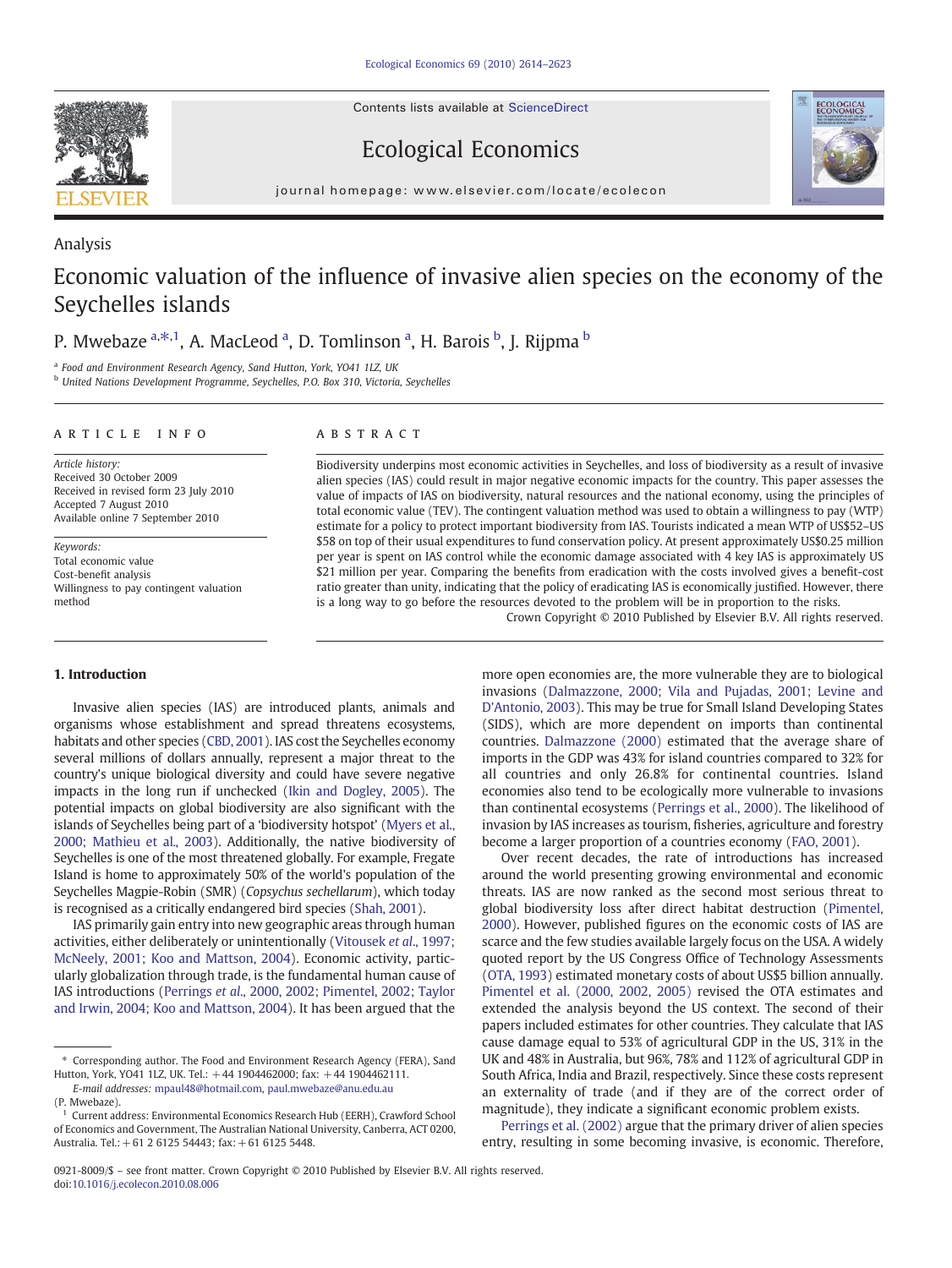any analysis of the process from potential entry to invasiveness must consider the economic infrastructure to provide long-term solutions. Economic analyses of IAS have the potential to aid decision-making and hence the allocation of scarce resources to the management of IAS. Seychelles has taken impressive measures to eradicate IAS from both small islands and large islands, and to restore island ecosystems where costs permit. However, a major constraint is the lack of economic valuation of the impacts of IAS, mainly because the biodiversity impacted upon by IAS are often not valued. Given the very high financial costs of control and eradication measures associated with IAS (e.g. the cost per hectare of removing invasive plants was about US\$16,500 in 2004), with impacts only materialising in the long-term, policy makers often do not see the need to manage IAS [\(Kueffer and Vos, 2004\)](#page--1-0). More significantly, the lack of economic data on the costs and benefits of IAS control constitutes a major constraint for the effective mainstreaming of prevention and control efforts ([Ikin and Dogley, 2005\)](#page--1-0).

There are few economic assessments of biodiversity in Seychelles. A preliminary study by [Emerton \(1997\)](#page--1-0) to calculate the total biodiversity value of Seychelles considered direct and indirect use values in different sectors. A few other papers have used the contingent valuation method (CVM) and travel-cost method (TCM) to estimate the economic value of marine biodiversity in Seychelles (e.g. [Mathieu et al., 2003; Cesar et al., 2004\). Veríssimo et al. \(2009\)](#page--1-0) used the choice experiment (CE) approach to determine attributes that are important for raising funds for conservation. [Murray and](#page--1-0) [Henri \(2005\)](#page--1-0), taking into account the direct and indirect use values of biodiversity, placed a total approximate biodiversity value of US \$0.434 billion in Seychelles in 2003. Taking the GDP in 2003 (US \$0.847 billion from IMF) as the numeraire, their estimates indicate that biodiversity accounted for 51% of the GDP in Seychelles. The study concluded that biodiversity underpins most economic activities in Seychelles, and loss of biodiversity as a result of IAS impacts could result in major negative economic impacts for the country.

The aim of this paper is to provide an estimate of the magnitude of the economic costs associated with the management of IAS in Seychelles. The analysis seeks to provide some indication of the costs and benefits of management of IAS in ecologically important islands, and make recommendations for adopting cost-effective measures in policy and regulatory change. Given the short confines of this study, we focus on alien mammal predators (notably rats and feral cats), which have colonised most of the islands of Seychelles ([Hill](#page--1-0) [et al., 2000\)](#page--1-0). Within the granitic islands, only four islands were considered cat and rat free before 1995 ([Shah, 2001](#page--1-0)): Cousin, Cousine, Ile aux Récifs and Aride. Alien mammals can impose a range of impacts. For example, rats act as vectors of serious human diseases (especially Leptospirosis) that kill several people every year in Seychelles. They are also responsible for the destruction of crops and all sorts of goods, damage to telephone wires, etc. In addition, rats and cats pose a serious threat to island ecosystems: Norway rat (Rattus norvegicus) was accidentally introduced to Fregate Island in 1995 ([Shah, 2001](#page--1-0)), and it quickly became established posing a huge threat to the critically endangered SMR.

The remainder of the paper is structured as follows. Section 2 describes the general approach used in the study, methods, criteria for selecting IAS/islands, and data collection. [Section 3](#page--1-0) starts with general costs associated with all IAS in Seychelles and then focuses on alien mammal predators. The final section gives a multi-species CBA of control and eradication measures, and concludes the paper.

## 2. Methods

## 2.1. General Approach

This study followed an approach based upon data availability, surveys, stakeholder consultations, questionnaire surveys and economic modelling. The general approach for the valuation of the influence of IAS in Seychelles involved a five-step procedure:

- 1. Identify the potential IAS that pose a significant threat to important biodiversity in Seychelles.
- 2. Assess the costs for managing the potential IAS. We followed the approach in [Bigsby et al. \(2003\) and Born et al. \(2005\),](#page--1-0) whereby the costs of IAS depends on the stage of the invasion process. The invasion stages are introduction, establishment, colonisation and invasion, according to [Born et al. \(2005\).](#page--1-0) The CBD requires a hierarchical application of the following three strategies: (i) prevention (ii) eradication and (iii) control. Prevention is defined as any official procedures having the purpose to prevent the introduction and or spread of IAS ([FAO, 2006](#page--1-0)). Control is defined to include suppression, containment or eradication of a population while eradication is the application of measures to eliminate IAS from an area ([CBD, 2001;](#page--1-0) [FAO, 2006](#page--1-0)). Prevention should take place before introduction, eradication can be applied at all stages (especially establishment), and control aims to keep the population below the economically damaging threshold level [\(Born et al., 2005](#page--1-0)). In the analysis, costs were assigned to one of the three management strategies.
- 3. Assess impacts of the selected IAS. As noted, some of these impacts have non-market values. Such impacts can be quantified by applying a range of valuation techniques [\(Nunes and Van den](#page--1-0) [Bergh, 2004,](#page--1-0) pp. 519). However, given the wide range of direct and indirect impacts caused by IAS, we were unable to capture the full spectrum of biodiversity impacts. Based on the ecological literature (e.g. [Diamond, 1985; Fitzgerald, 1990; Watson et al., 1992;](#page--1-0) [Amarasekare, 1993; Pimentel et al., 2005](#page--1-0)) and expert consultation with stakeholders in Seychelles, the study focussed on two species that were considered to be at high risk from alien mammal predators; the SMR and the green sea turtle (Chelonia mydas). The literature suggests that both species are highly endemic, threatened and cannot coexist with alien mammals on the same islands (e.g. [Shah, 2001; Ikin and Dogley, 2005](#page--1-0)). These two species and the few islands they occupy became the focus of the valuation exercise.
- 4. Identify monetary values for the selected biological resources impacted upon by the IAS.
- 5. Apply our findings in a cost-benefit analysis (CBA) to identify the level at which management of IAS is cost-effective. The CBA followed the framework outlined in [Nas \(1996\) and Boardman](#page--1-0) [et al. \(2006\)](#page--1-0). The equation to calculate the benefit-cost ratio (BCR) can be simply written as:

$$
BCR = \frac{\text{Avoided impacts by IAS}(\text{\$})}{\text{Cost of IAS management}(\text{\$})}.
$$
 (1)

In addition to calculating the BCRs, the net social benefits (NSB) in terms of the avoided damage by the IAS were also calculated. In order for the protection or conservation policy to be economically justified, the net benefits of the policy must be greater than zero. Net benefits were calculated using the equation:

$$
NSB = \sum_{t} \sum_{i} \frac{(B_{it} - C_{it})}{(1+r)^t}
$$
\n(2)

where:  $NSB$  is the Net Social Benefit,  $B$  is a measure of monetary benefits,  $C$  represents the monetary cost,  $r$  is the discount rate, and  $t$ indexes time. When all the market and non-market costs and benefits are measured in monetary values the aggregation is straightforward: the discounted value of the total costs over time is subtracted from the total benefits also discounted over time. If the  $NSB \ge 0$  (benefits exceed costs), it indicates that the protection policy is economically justified. But if the NSB ≤0, (costs are larger than benefits) then protection program is not economically justified, unless there are strong non-monetised benefits to consider.